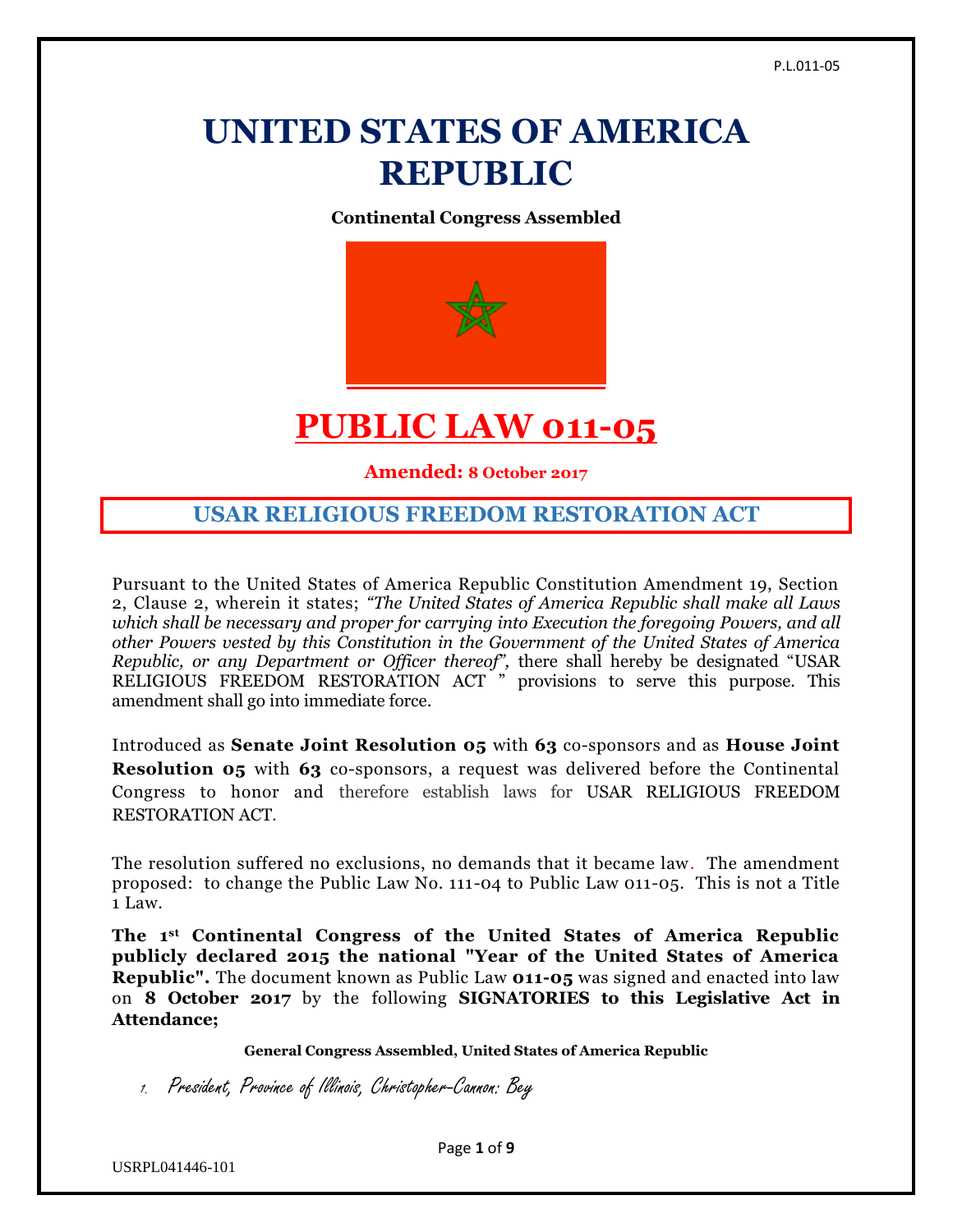### P.L.011-05

2. Speaker of the House, Province of Missouri, Sharon-Green: El

- 3. USAR Secretary of State, Province of Missouri, Ross Woody Jr,: Bey
- 4. U.S.A.R. Attorney General Province of Kansas, Nathaniel Chizer-Beh
- 5. U.S.A.R. Assistant Atty. General, Province of Khalifa, Antoyneo Robinson: El
- 6. U.S.A.R. Treasurer, Province of Arizona, Michelle-Bravo: Bey
- 7. Treasurer, Province of Alabama, Derek-Hill: Bey
- 8. Chief Justice, Province of Illinois, Romulus Dorsey: El
- 9. Chief Justice, Province of Illinois, Emmett-Marshall: Bey
- 10. Chief Justice, Province of Illinois, Taiwuan Smith: Bey
- 11. Atty. General Province of Illinois Larry Taylor: Bey
- 12. Atty. General Province of Alabama Eric-Ingram: Bey
- 13. Atty. General Province of Virginia Harvetta Lassiter
- 14. Foreign Affairs Minister, Province of Texas, Rafael-Vazquez: El
- 15. Office of Inspector General, Province of Illinois, Steven Segura: Bey
- 16. Dir. of Business Development, Province of Khalifa, Dadrian Anderson: Bey
- 17. Dir. of BMV, Province of Ohio, Andwele Montgomery: Bey
- 18. Governor, Province of Alabama, D. Maurice Parham: Bey
- 19. Governor, Province of Alaska, Bobby-Green: El
- 20. Governor, Province of Colorado, Kakuyon: El
- 21. Governor, Province of Florida, Albert Jerraine-Griffin: Bey
- 22. Governor, Province of Georgia, Mandel Williams: El
- 23. Governor, Province of Indiana, Dexter-Johnson: Bey
- 24. Governor, Province of Khalifa, G. Riller: El
- 25. Governor, Province of Louisiana, Eric Wannamaker: Bey
- 26. Governor, Province of Maryland Altie Archer: Bey
- 27. Governor, Province of Minnesota, Vicie Christine-Williams: Bey
- 28. Governor, Province of New Jersey, Colin Hylton: El
- 29. Governor, Province of Texas, LaShawn-Earl: Bey
- 30. Governor, Province of Virginia, Darnell Brown: Bey
- 31. Lt. Governor, Province of Georgia, Timothy Jackson: El
- 32. Lt. Governor, Province of Tennessee, Javon-Curry: Bey
- 33. Assistant Governor, Province of Georgia, Christopher Hill: Bey
- 34. Assistant Governor, Province of Virginia, Joseph-Middleton: Bey
- 35. Secretary of State, Province of Arizona, Stephanie-Clark: Bey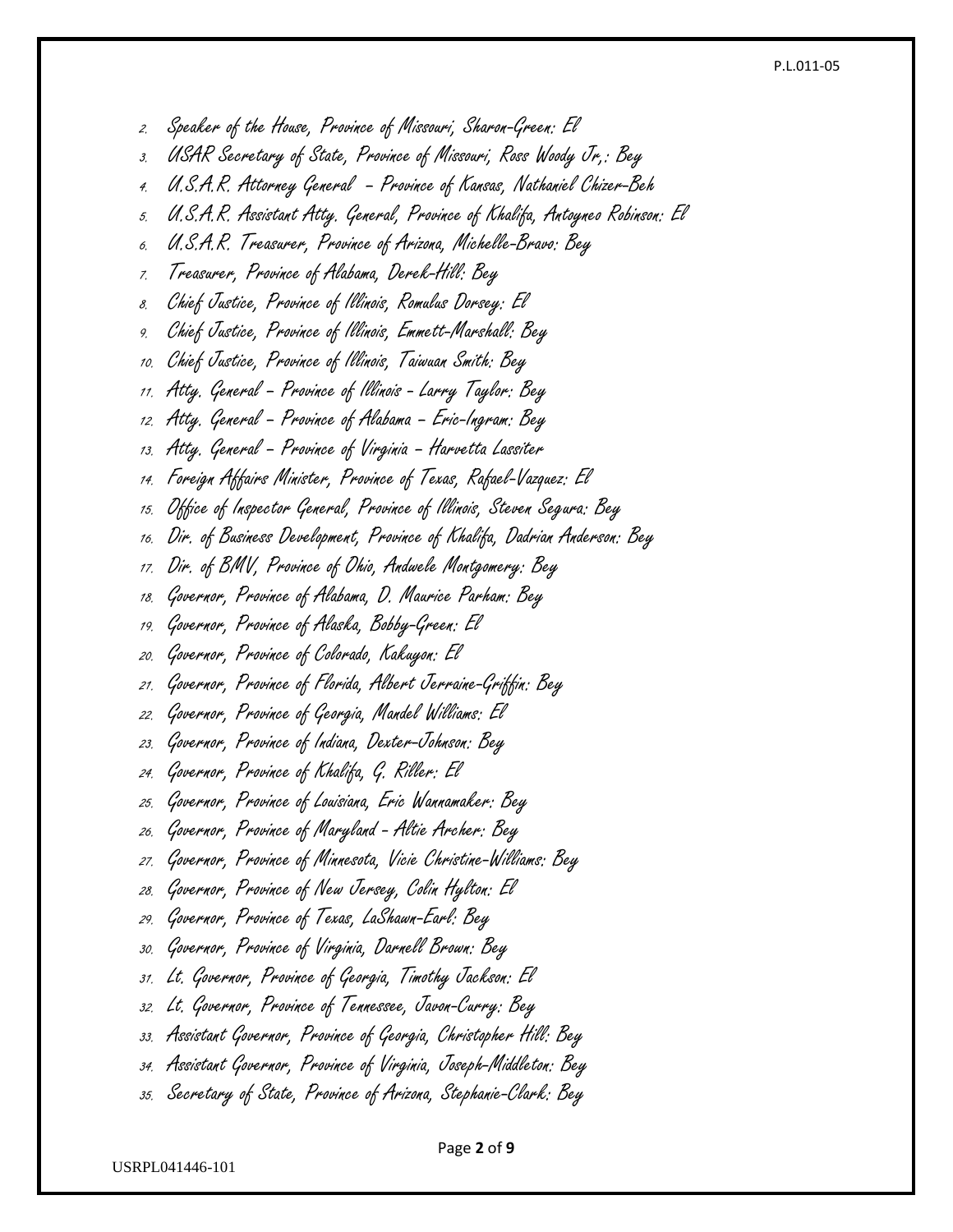#### P.L.011-05

- 36. Secretary of State, Province of Khalifa, Demeitric Mason: El
- 37. Secretary of State, Province of Georgia, Maureen Willis: El
- 38. Secretary of State, Province of Illinois, Lewanda Hazelett: Bey
- 39. Secretary of State, Province of Michigan, Napoleon-Kendall: Bey
- 40. Secretary of State, Province of No. Carolina, Trevis-Haskins: El
- 41. Secretary of State, Province of Virginia, Rich Wilson: Bey
- 42. Public Minister, Province of Florida, William L.-Salter III,: Bey
- 43. Public Minister, Province of Missouri, Linda Ann-Bashful: El
- 44. Public Minister, Province of Ontario, Canada, Steven Richards: Bey
- 45. Representative, Province of Colorado, Ajoa Nash-Conner: Bey
- 46. Representative, Province of Florida, Octavia-Barnes: Bey
- 47. Representative, Province of Minnesota, Yashmall: Bey (Kevin Scaife: Bey)
- 48. Representative, Province of Ohio, Nia-Evans: Bey
- 49. Representative, Province of Tennessee, James Earl-Harris: Bey
- 50. Senator, Province of Georgia, Sonja-Flanigan: Bey
- 51. Senator, Province of Georgia, Ronnell-Gray: Bey
- 52. Senator/Liaison, Province of Georgia, Tara-Hill: Bey
- 53. Senator, Province of Illinois, Clayton Ronald-Henderson: El
- 54. Senator, Province of Illinois, J. Sept: El
- 55. Senator, Province of Michigan, George-Bond: Bey
- 56. Vicegerent Commissioner, Province of Illinois, Leslie-Atkins: El
- 57. Vicegerent Chief, Province of Indiana, Saadiq: Bey
- 58. Vicegerent, Province of Arizona, Jorge-Bravo: Bey
- 59. Vicegerent, Province of Colorado, Evelyn-Gordon: Bey
- 60. Vicegerent Commissioner, Province of Michigan, Damon-Lewis: El
- 61. Vicegerent Commissioner, Province of Minnesota, Bryce Lee-Williams: Bey
- 62. Vicegerent, Province of Ohio, Dana-Coggins: Bey
- 63. Vicegerent, Province of Ohio, Daryl Van-Brown: Bey

It reads as follows:

### **PUBLIC LAW 011-05, on 8 October 2017**

### **JOINT RESOLUTION**

### **Authorizing and requesting the President**

USRPL041446-101

Page **3** of **9**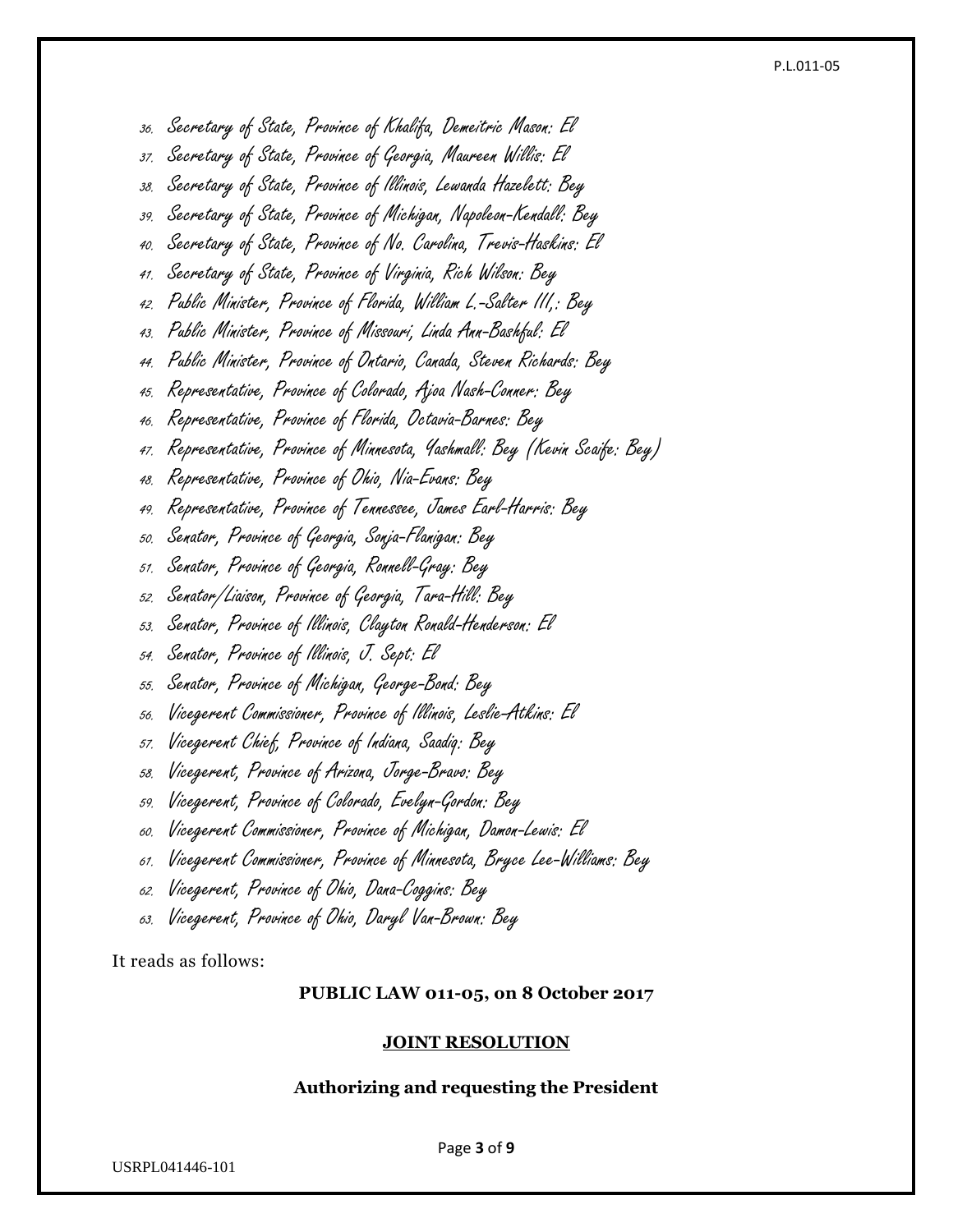**to proclaim and** establish provisions in accordance with the **Constitution** and **Laws** of the **United States of America Republic.**

**WHEREAS,** the United States of America Republic, being a perpetual corporation is an autonomous State government lawfully incorporated and chartered for the benefit and protection of "We The Moorish American People", by its Declaration, National Constitution and By-Laws, and aforementioned Articles;

**WHEREAS** the United States of America Republic's official language is the English language;

**WHEREAS** the Moorish American People have made a unique contribution in shaping the United States of America Republic as a distinctive and blessed nation of people and citizens;

**WHEREAS** the Moorish American People are a People of deeply-held religious convictions springing from the Holy Scriptures of the Holy Koran of the Moorish Science Temple of America and the Learning, Teachings and Truth of the Holy Prophet Noble Drew Ali. The Holy Prophet Noble Drew Ali led his People back to the Principles and standards of their ancient forefathers' Free National Principles and Standards;

**WHEREAS** the Principles of Love, Truth, Peace, Freedom and Justice inspired concepts of civil government that are contained in our Declaration of Independence and Constitution of the United States of America Republic;

**WHEREAS the Moorish American People,** are now in great comprehension that, as a Nation of People being Nationwide in scope to achieve peace as well as unity as a single harmonious Nation, there must be uniform Laws for the Nation. The **Constitution** and **Laws** of the **United States of America Republic are** "*the Rock on which our Republic rests";*

**WHEREAS** the history of our Nation clearly illustrates the value of a Nation to be able to create and pass its own Laws are beneficial to a Society to Enforce the Laws of the Nation. This is not to remove or change **The Moorish American People** from voluntarily applying and extending the learning, teachings and truth of the Holy Koran of the Moorish Science Temple of America in the lives of individuals, families, or in their society as a nation of People;

**WHEREAS** this Nation now faces great challenges that will test this Nation as it has never been tested before; and

**WHEREAS** that renewing our knowledge of Law, Divine and National and having faith in Our Universal Creator through Holy Scriptures of the Holy Koran of the Moorish Science Temple of America, the Holy Bible and the Great Qu'ran of Mohammed as we honor all the divine Prophets Jesus, Mohammed, Buddha and Confucius. Therefore, the **Constitution and Laws of the United States of America Republic** and knowledge of the aforementioned Holy Scriptures can only strengthen our nation**.** I, President Christopher H- Cannon: Bey, therefore establish with the consent of the Continental Congress the provisions as the **Laws** of the **United States of America Republic**:

**NOW, [THEREFORE, be](http://therefore.be/)** it **Resolved** by the Continental Congress of the United States of America Republic in Continental Congress assembled, That the President is authorized and requested to designate the administration of said laws.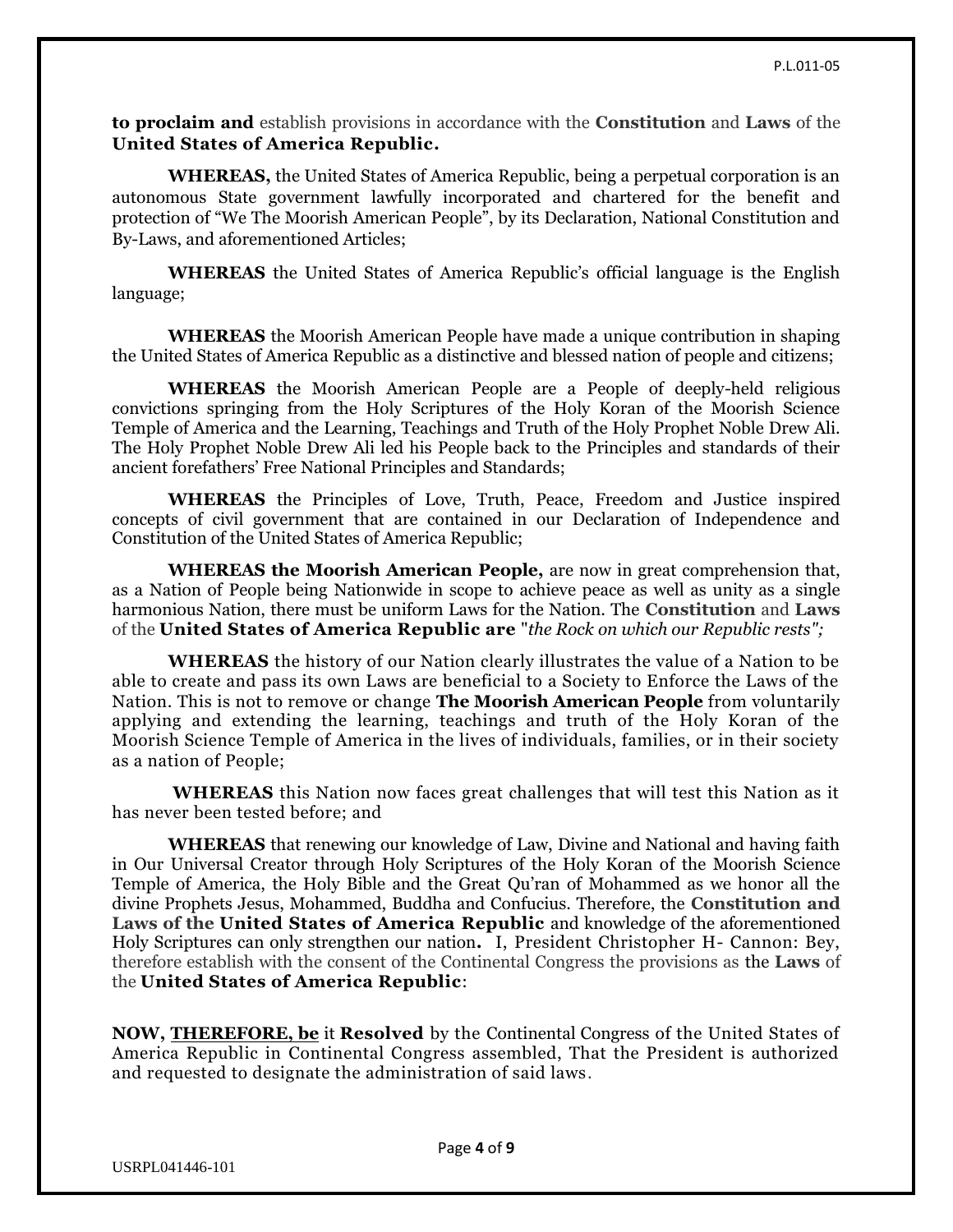### LEGISLATIVE HISTORY-**PL.011 Res.:05** CONGRESSIONAL RECORD, Vol. #**(2017):**

### **8 October 2017** considered

and passed by the Continental Congress.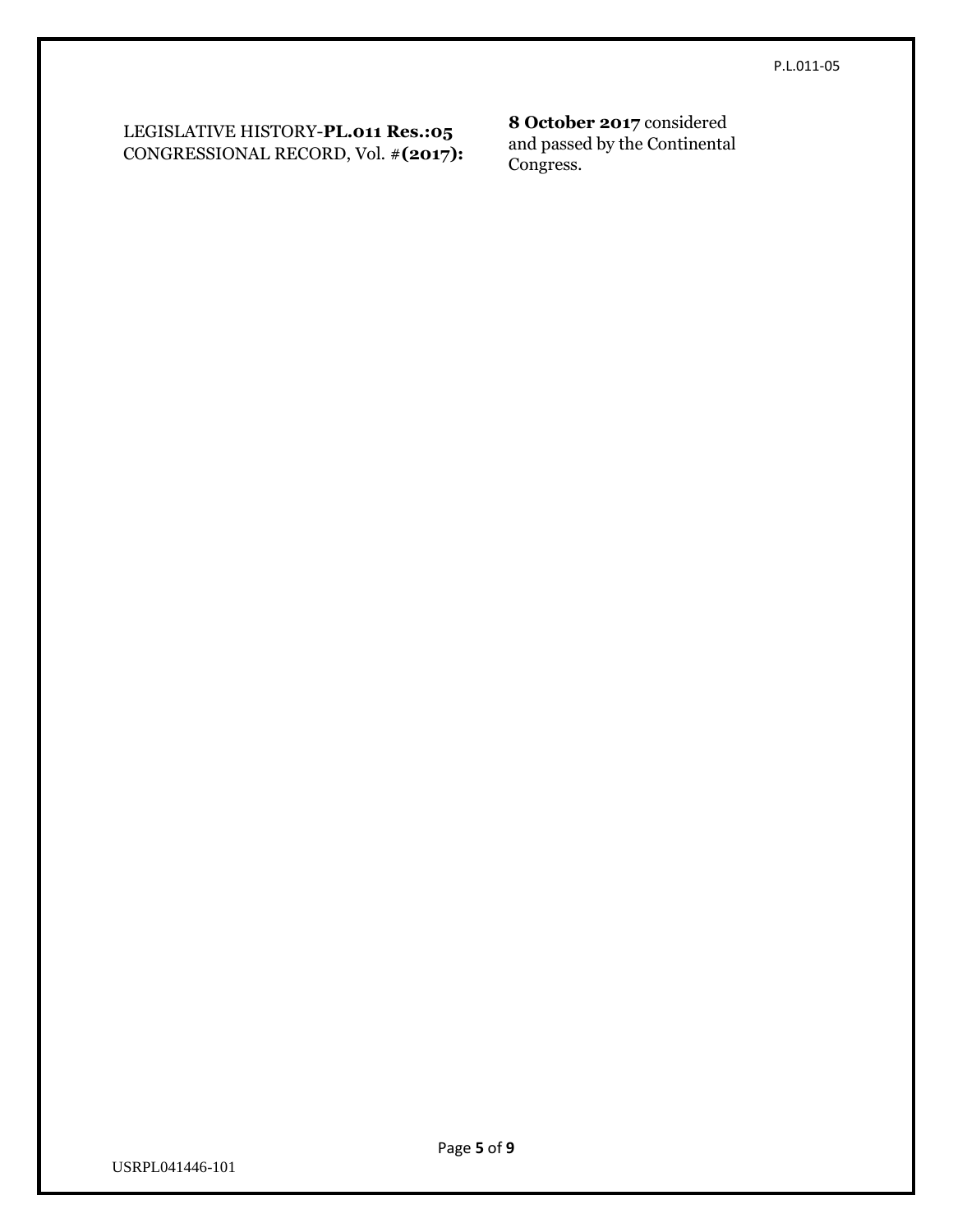# **PUBLIC LAW 011-05**

U.S.A.R. Religious Freedom Restoration Act.

| <b>Section No.</b> | Description                                  |
|--------------------|----------------------------------------------|
|                    | <b>Short Title</b>                           |
| 5                  | <b>Definitions In This Act</b>               |
| 10                 | <b>Findings And Purposes.</b>                |
| 15                 | <b>Free Exercise Of Religion Protected.</b>  |
| 20                 | <b>Judicial Relief.</b>                      |
| 25                 | <b>Application Of Act; Home Rule Powers.</b> |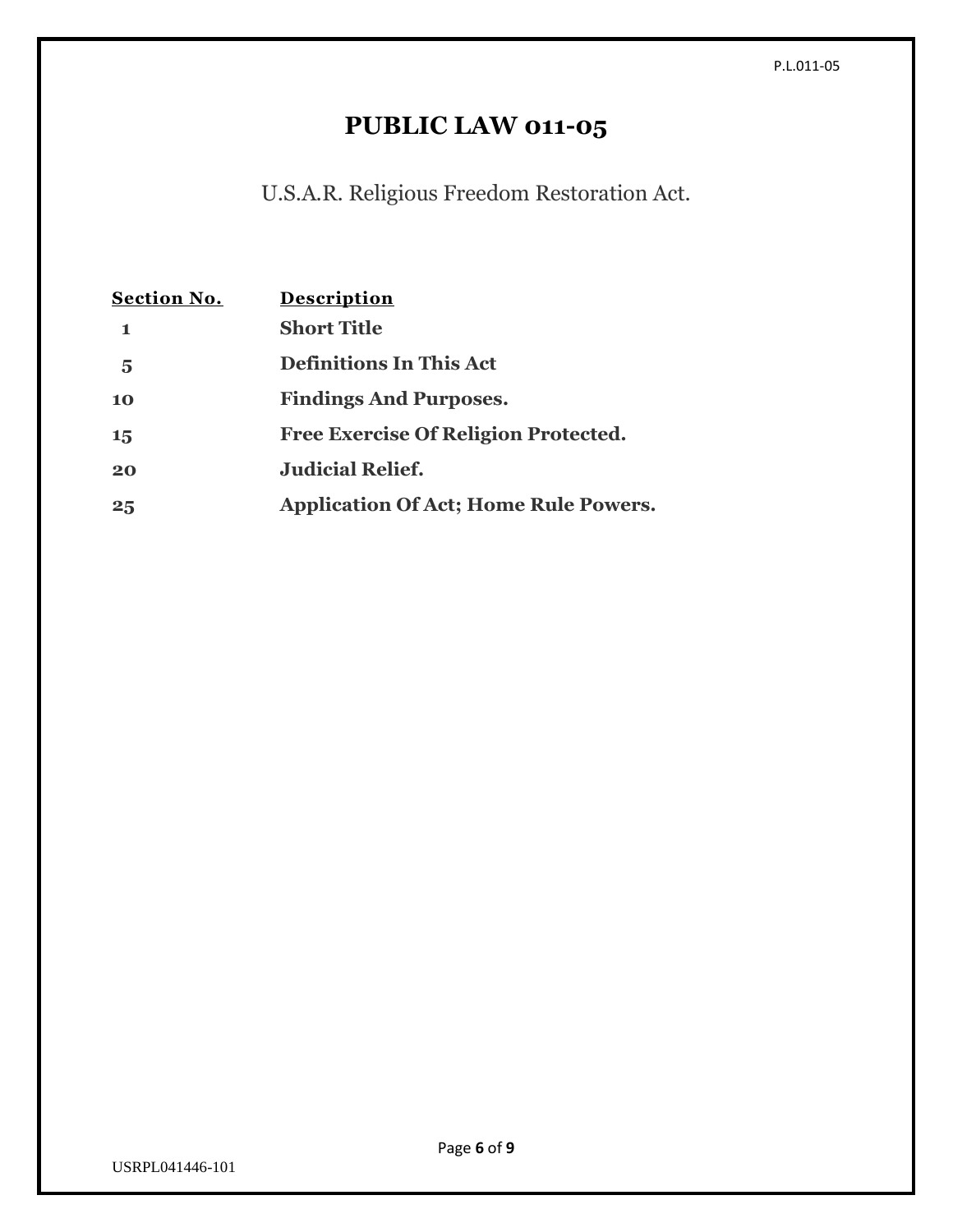### **TITLE I - CRIMINAL CODE**

### **U.S.A.R. RELIGIOUS FREEDOM RESTORATION ACT.**

### **SECTION 1. SHORT TITLE**

This Act may be cited as the U.S.A.R. Religious Freedom Restoration Act.

### **SECTION 5. DEFINITIONS. IN THIS ACT**

 "**Demonstrates**" means meets the burdens of going forward with the evidence and of persuasion.

 "**Exercise of religion"** means an act or refusal to act that is substantially motivated by religious belief, whether or not the religious exercise is compulsory or central to a larger system of religious belief.

 "**Government**" includes a branch, department, agency, instrumentality, and official (or other person acting under color of law) of the Province, District, State, County, Municipality or a political subdivision of the State, including a home rule unit.

### **SECTION 10. FINDINGS AND PURPOSES**

(a) The General Assembly finds the following:

 (1) The free exercise of religion is an inherent, fundamental, and inalienable right secured by the First Amendment of the Consstitution of the United States of AmericaRepublic.

 (2) Laws "neutral" toward religion, as well as laws intended to interfere with the exercise of religion, may burden the exercise of religion.

 (3) Government should not substantially burden the exercise of religion without compelling justification.

 (4) In *Employment Division v. Smith, 494 U.S. 872 (1990)* the Supreme Court virtually eliminated the requirement under the First Amendment to the United States Constitution that government justify burdens on the exercise of religion imposed by laws neutral toward religion.

 (5) In *City of Boerne v. P. F. Flores, 65 LW 4612 (1997)* the Supreme Court held that an Act passed by Congress to address the matter of burdens placed on the exercise of religion infringed on the legislative powers reserved to the states under the Constitution of the United States.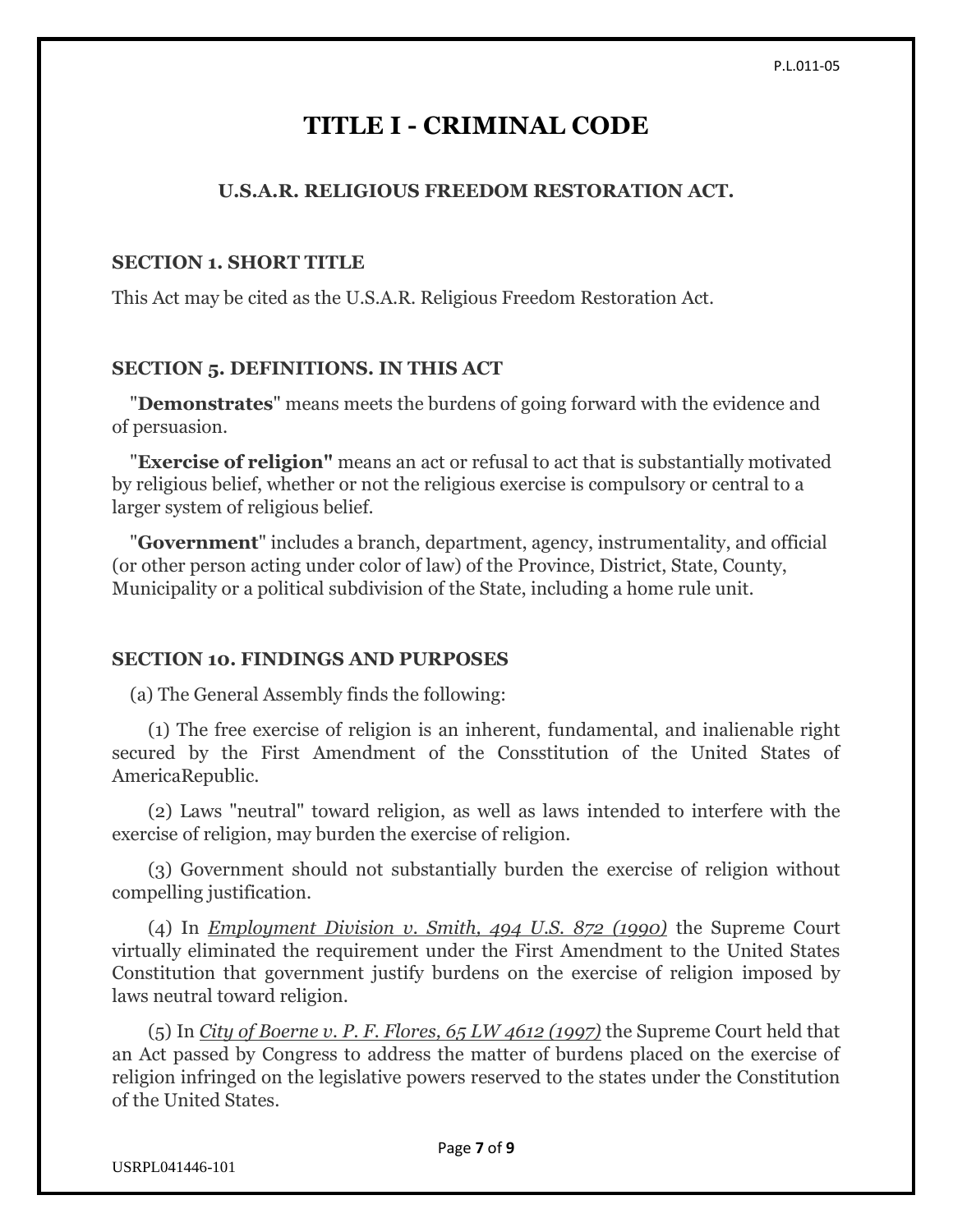(6) The compelling interest test, as set forth in *Wisconsin v. Yoder, 406 U.S. 205 (1972), and Sherbert v. Verner, 374 U.S. 398 (1963),* is a workable test for striking sensible balances between religious liberty and competing governmental interests.

(b) The purposes of this Act are as follows:

 (1) To restore the compelling interest test as set forth in *Wisconsin v. Yoder, 406 U.S. 205 (1972), and Sherbert v. Verner, 374 U.S. 398 (1963), and to guarantee that a* test of compelling governmental interest will be imposed on all State and local (including home rule unit) laws, ordinances, policies, procedures, practices, and governmental actions in all cases in which the free exercise of religion is substantially burdened.

 (2) To provide a claim or defense to persons whose exercise of religion is substantially burdened by government.

### **SECTION 15. FREE EXERCISE OF RELIGION PROTECTED**

Government may not substantially burden a person's exercise of religion, even if the burden results from a rule of general applicability, unless it demonstrates that application of the burden to the person (i) is in furtherance of a compelling governmental interest and (ii) is the least restrictive means of furthering that compelling governmental interest.

### **SECTION 20. JUDICIAL RELIEF**

If a person's exercise of religion has been burdened in violation of this Act, that person may assert that violation as a claim or defense in a judicial proceeding and may obtain appropriate relief against a government. A party who prevails in an action to enforce this Act against a government is entitled to recover attorney's fees and costs incurred in maintaining the claim or defense.

### **SECTION 25. APPLICATION OF ACT; HOME RULE POWERS**

- (a) This Act applies to all Province States, Federal, State, County and local (including home rule unit) laws, ordinances, policies, procedures, practices, and governmental actions and their implementation, whether statutory or otherwise and whether adopted before or after the effective date of this Act.
- (b) Nothing in this Act shall be construed to authorize a government to burden any religious belief.